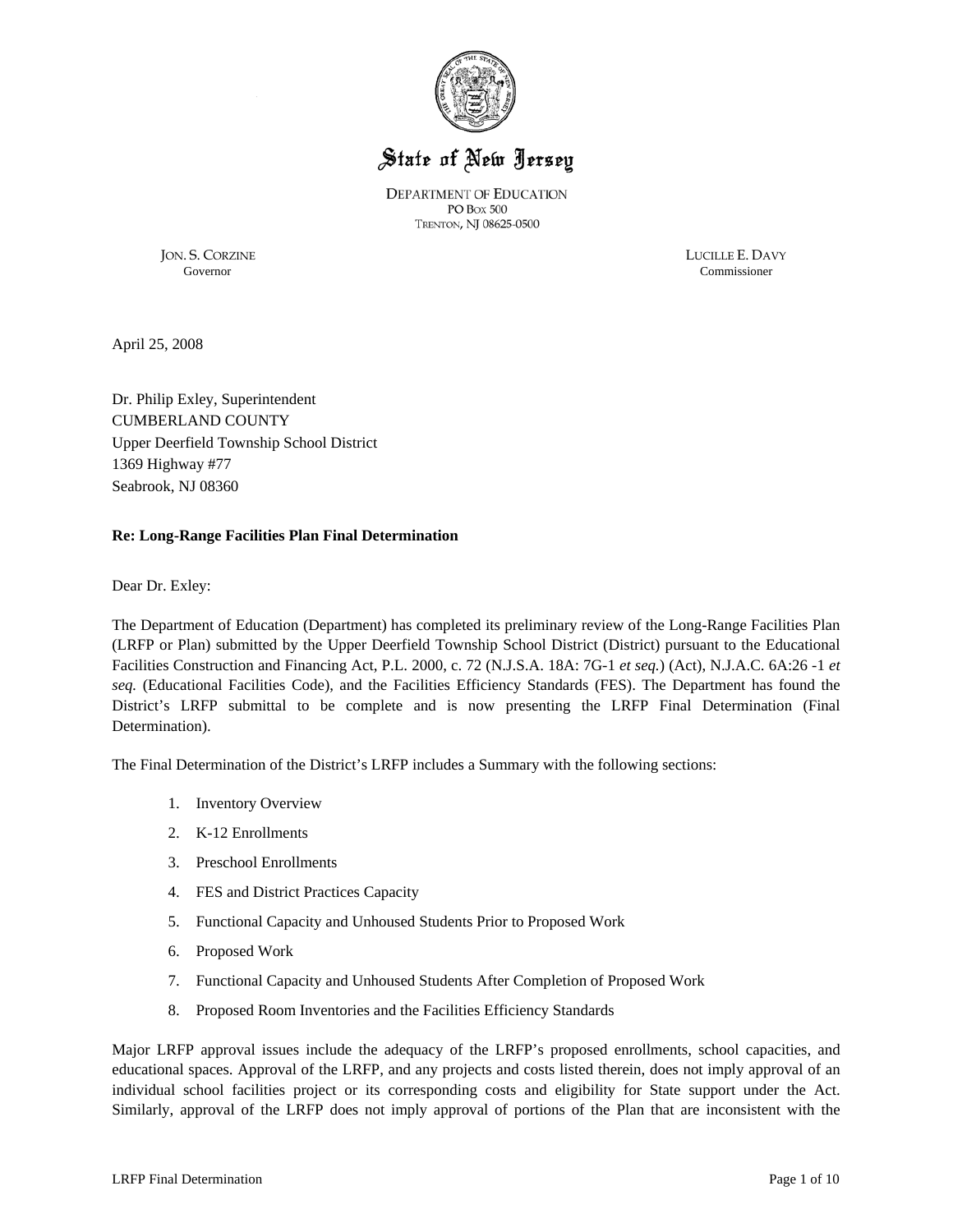Department's FES and proposed building demolition or replacement. Determination of preliminary eligible costs and final eligible costs will be made at the time of the approval of a particular school facilities project pursuant to N.J.S.A. 18A:7G-5. The District must submit a feasibility study as part of the school facilities project approval process, pursuant to N.J.S.A. 18A:7G-7b, to support proposed building demolition or replacement. The feasibility study should demonstrate that a building might pose a risk to the safety of the occupants after rehabilitation or that rehabilitation is not cost-effective.

Following the approval of the LRFP, the District may submit an amendment to the approved LRFP for Department review. Unless and until an amendment to the LRFP is submitted to and approved by the Commissioner of the Department pursuant to N.J.S.A. 18A:7G-4(c), the approved LRFP shall remain in effect. The District may proceed with the implementation of school facilities projects that are consistent with the approved LRFP whether or not the school facilities project contains square footage that may be ineligible for State support.

We trust that this document will adequately explain the Final Determination and allow the District to move forward with the initiation of projects within its LRFP. Please contact H. Lyle Jones, Regional Director at the Office of School Facilities at (609) 943-5452 with any questions or concerns that you may have.

Sincerely,

Lucille Endany

Lucille E. Davy Commissioner

Enclosure

c: Willa Spicer, Deputy Commissioner John Hart, Chief of Staff Rochelle Hendricks, Assistant Commissioner, Division of District and School Improvement William King, Assistant Commissioner Kathryn Forsyth, Director of Public Information Daniel Mastrobuono, Cumberland County Superintendent of Schools Bernard E. Piaia, Director, School Facilities, Office of the Chief of Staff H. Lyle Jones, Regional Director, School Facilities, Office of the Chief of Staff Richard Altringer, County Manager, School Facilities, Office of the Chief of Staff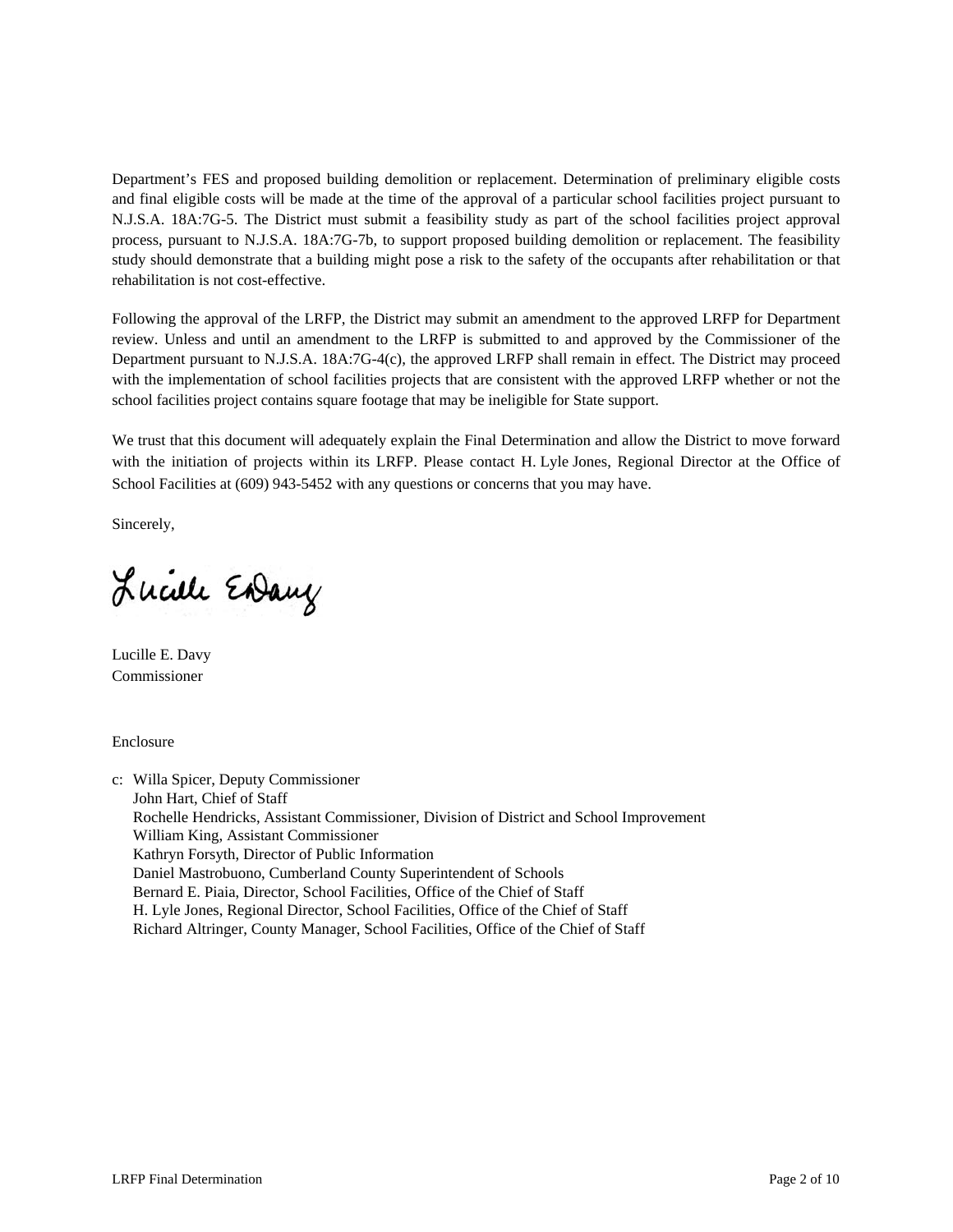# LONG-RANGE FACILITIES PLAN **Final Determination Summary**

# Upper Deerfield Township School District

The Department of Education (Department) has completed its review of the Long-Range Facilities Plan (LRFP or Plan) submitted by the Upper Deerfield Township School District (District) pursuant to the Educational Facilities Construction and Financing Act, P.L. 2000, c.72 (N.J.S.A. 18A:7G-1 *et seq*.) (Act), N.J.A.C. 6A:26-1 et seq. (Educational Facilities Code), and the Facilities Efficiency Standards (FES).

This is the Department's Final Determination Summary (Summary) of the LRFP. The Summary is based on the standards set forth in the Act, the Educational Facilities Code, the FES, District entered data in the LRFP and Project Application and Tracking System (LRFP website), and District supplied supporting documentation. The Summary consists of nine sections. The referenced reports in *italic* text are standard LRFP reports available on the Department's LRFP website.

# **1. Inventory Overview**

The District provides services for students in grades PK-8. The predominant existing school grade configuration is PK-3, 4-5 and 6-8. The predominant proposed school grade configuration is PK-3, 4-5 and 6-8. The District is classified as an "Under 55 ECPA" district for funding purposes.

The District identified existing and proposed schools, sites, buildings, playgrounds, playfields, and parking lots in its LRFP. The total number of existing and proposed district-owned or leased schools, sites, and buildings are listed in Table 1. A detailed description of each asset can be found in the LRFP website report titled *"Site Asset Inventory Report."* 

|                                                      | <b>Existing</b> | <b>Proposed</b> |
|------------------------------------------------------|-----------------|-----------------|
| Sites:                                               |                 |                 |
| <b>Total Number of Sites</b>                         | 6               |                 |
| Number of Sites with no Buildings                    |                 |                 |
| Number of Sites with no Instructional Buildings      | 3               |                 |
| <b>Schools and Buildings:</b>                        |                 |                 |
| <b>Total Number of Schools</b>                       | 3               | 3               |
| <b>Total Number of Instructional Buildings</b>       | 3               | 3               |
| Total Number of Administrative and Utility Buildings |                 |                 |
| <b>Total Number of Athletic Facilities</b>           |                 | 0               |
| <b>Total Number of Parking Facilities</b>            |                 |                 |
| <b>Total Number of Temporary Facilities</b>          |                 |                 |

#### **Table 1: Inventory Summary**

**As directed by the Department, incomplete school facilities projects that have project approval from the Department are represented as "existing" in the Plan.** District schools with incomplete approved projects that include new construction or the reconfiguration of existing program space are as follows: n/a.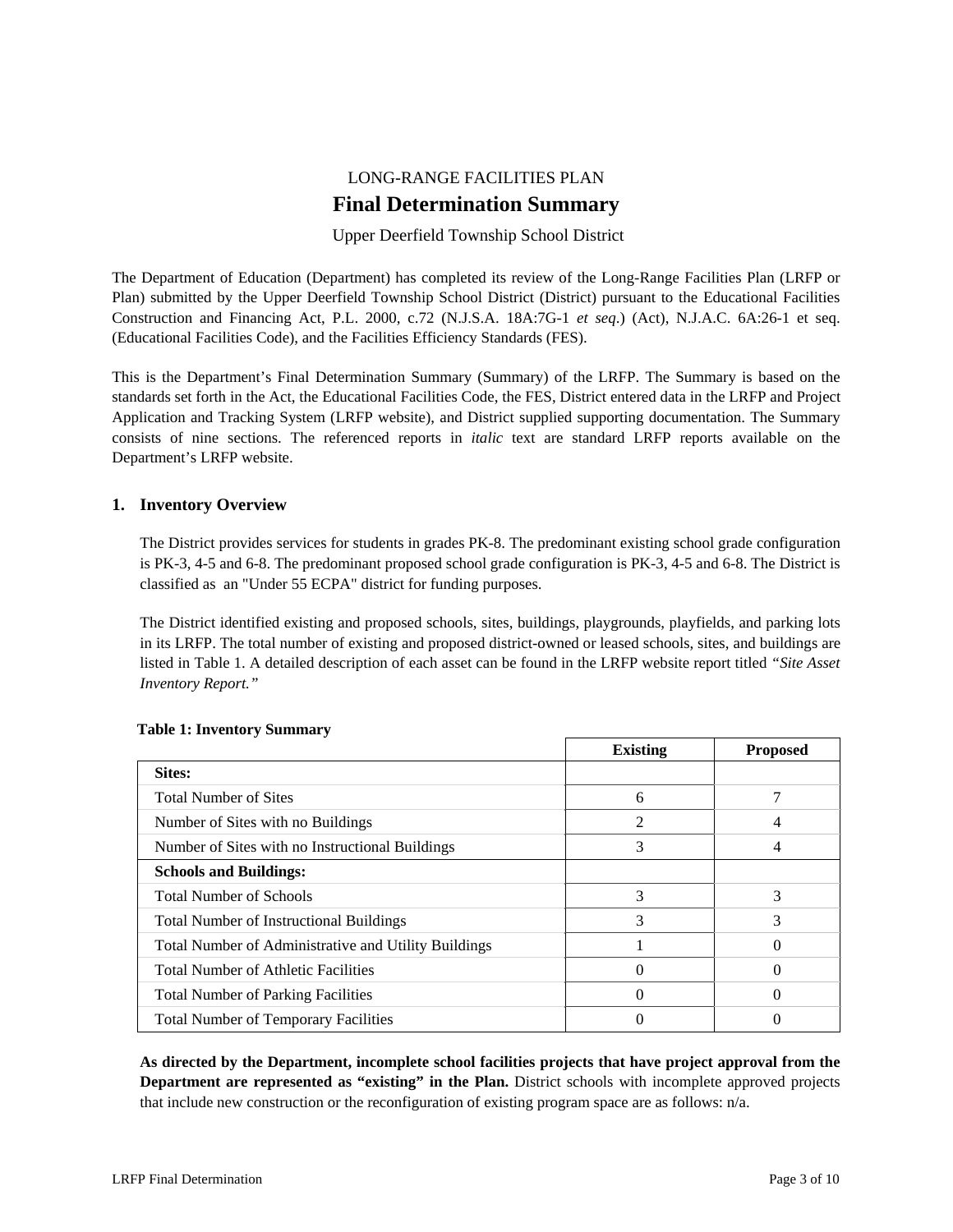Major conclusions are as follows:

- The District is proposing to increase the existing number of District-owned or leased sites.
- The District is proposing to maintain the existing number of District-owned or operated schools.
- The District is proposing to maintain the existing number of District-owned or leased instructional buildings. The District is proposing to decrease the existing number of District-owned or leased noninstructional buildings.

**FINDINGS** The Department has determined that the proposed inventory is adequate for review of the District's LRFP. However, the LRFP determination does not imply approval of an individual school facilities project listed within the LRFP. The District must submit individual project applications for project approval. If building demolition or replacement is proposed, the District must submit a feasibility study, pursuant to N.J.S.A. 18A:7G-7b, as part of the application for the specific school facilities project.

# **2. K-12 Enrollments**

The District determined the number of students, or "proposed enrollments," to be accommodated in the LRFP on a district-wide basis and in each school. The District's existing and proposed enrollments for grades K-12 and the cohort-survival projection provided by the Department on the LRFP website are listed in Table 2. Detailed information can be found in the LRFP website report titled "*Enrollment Projection Detail."* Existing and proposed school enrollments and grade alignments can be found in the report titled *"Enrollment and School Grade Alignment."* An analysis of preschool enrollments is provided in Section 3.

|                             | <b>Actual Enrollments</b><br>2006 | <b>District Proposed</b><br><b>Enrollments</b> | <b>Department's LRFP</b><br><b>Website Projection</b> |
|-----------------------------|-----------------------------------|------------------------------------------------|-------------------------------------------------------|
| Grades K-5, including SCSE  | 562                               | 618                                            | 570                                                   |
| Grades 6-8, including SCSE  | 275                               | 315                                            | 291                                                   |
| Grades 9-12, including SCSE |                                   |                                                |                                                       |
| <b>District K-12 Totals</b> | 837                               | 933                                            | 861                                                   |

#### **Table 2: K-12 Enrollment Comparison**

*"SCSE" = Self-Contained Special Education* 

Major conclusions are as follows:

- The District did not elect to use the Department's LRFP website projection. Supporting documentation was submitted to the Department as required to justify the proposed enrollments.
- The District is planning for increasing enrollments.

**FINDINGS** The Department has determined that the District's proposed enrollments are supportable for review of the District's LRFP. The Department will require a current enrollment projection at the time an application for a school facilities project is submitted incorporating the District's most recent Fall Enrollment Report in order to verify that the LRFP's planned capacity continues to be appropriate for enrollments.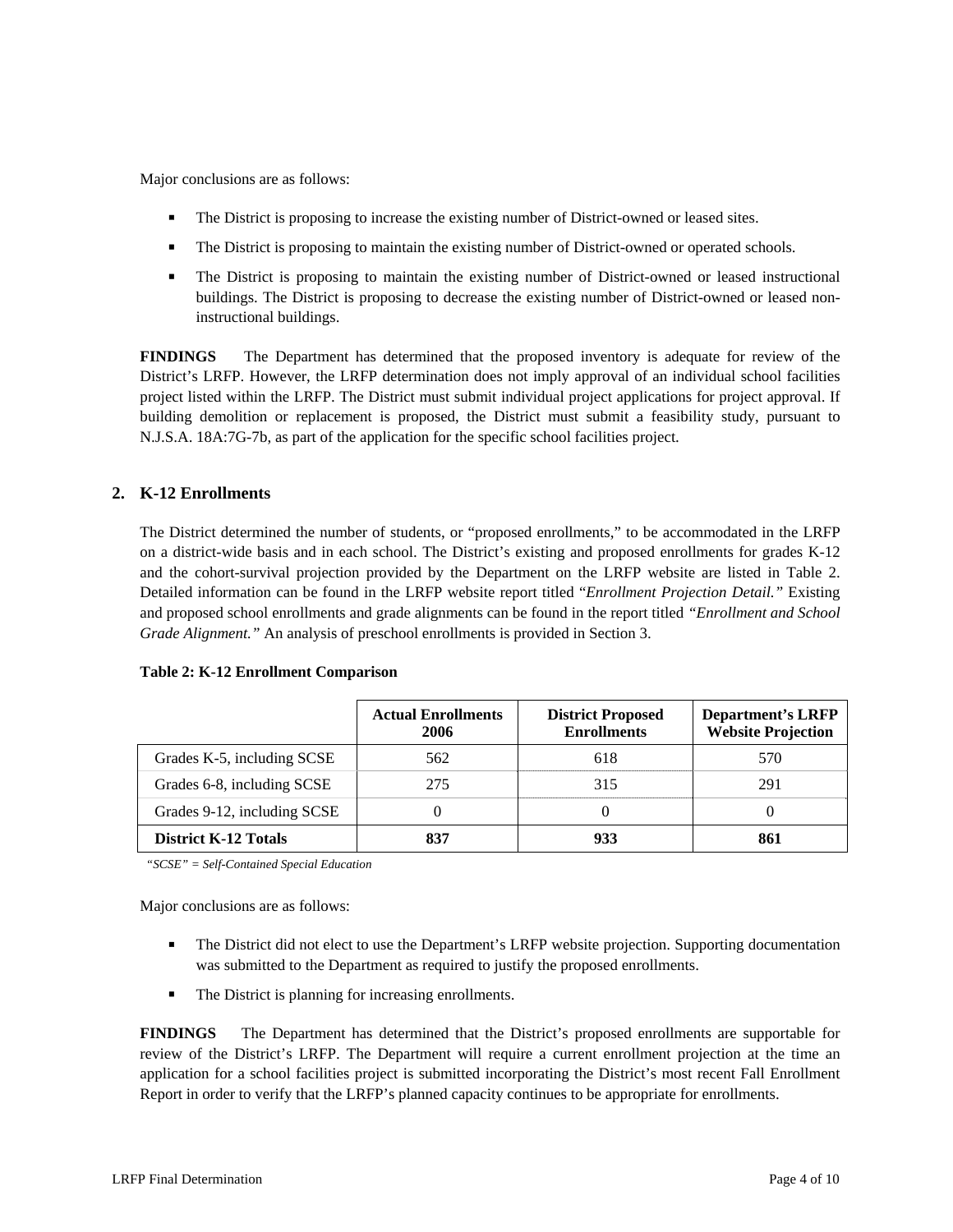#### **3. Preschool Enrollments**

The District identified the preschool universe for five-year planning purposes. Preschool enrollments include three year olds, if applicable, four year olds, and special education students.

Table 3 summarizes existing and proposed preschool enrollments in District and private provider facilities. Proposed private provider use is based on 2007-08 projections by the Department's Office of Early Childhood.

#### **Table 3: Preschool Enrollments**

|                          | <b>Total Preschool</b> | <b>District</b> | <b>Private Provider</b> |
|--------------------------|------------------------|-----------------|-------------------------|
| Actual (2005-06)         | 76                     | 76              |                         |
| <b>District Proposed</b> |                        |                 |                         |

Major conclusions are as follows:

- The District does not provide a preschool program for three year olds and a half day preschool program for four year olds.
- The District does not utilize private providers to accommodate preschool students.

**FINDINGS** The Department has determined that the District-proposed preschool enrollments are adequate for review of the District's LRFP. The Department will require a current enrollment projection at the time an application for a school facilities project is submitted incorporating the District's most recent Fall Enrollment Report and an update on private provider enrollments in order to verify that the LRFP's planned capacity continues to meet District enrollments.

# **4. FES and District Practices Capacity**

The proposed room inventories for each school were analyzed to determine whether the LRFP provides adequate capacity for the proposed enrollments. Two capacity calculation methods, called *"FES Capacity"* and *"District Practices Capacity,"* were used to assess existing and proposed school capacity in accordance with the FES and District program delivery practices. A third capacity calculation, called *"Functional Capacity,"* determines Unhoused Students and potential State support for school facilities projects. Functional Capacity is analyzed in Section 5 of this Summary.

 *FES Capacity* only assigns capacity to pre-kindergarten *(if district-owned or operated),* kindergarten, general, and self-contained special education classrooms. No other room types are considered to be capacity-generating**.** Class size is based on the FES and is prorated for classrooms that are sized smaller than FES classrooms. FES Capacity is most accurate for elementary schools, or schools with non-departmentalized programs, in which instruction is "homeroom" based. This capacity calculation may also be accurate for middle schools depending upon the program structure. However, this method usually significantly understates available high school capacity since specialized spaces that are typically provided in lieu of general classrooms are not included in the capacity calculations.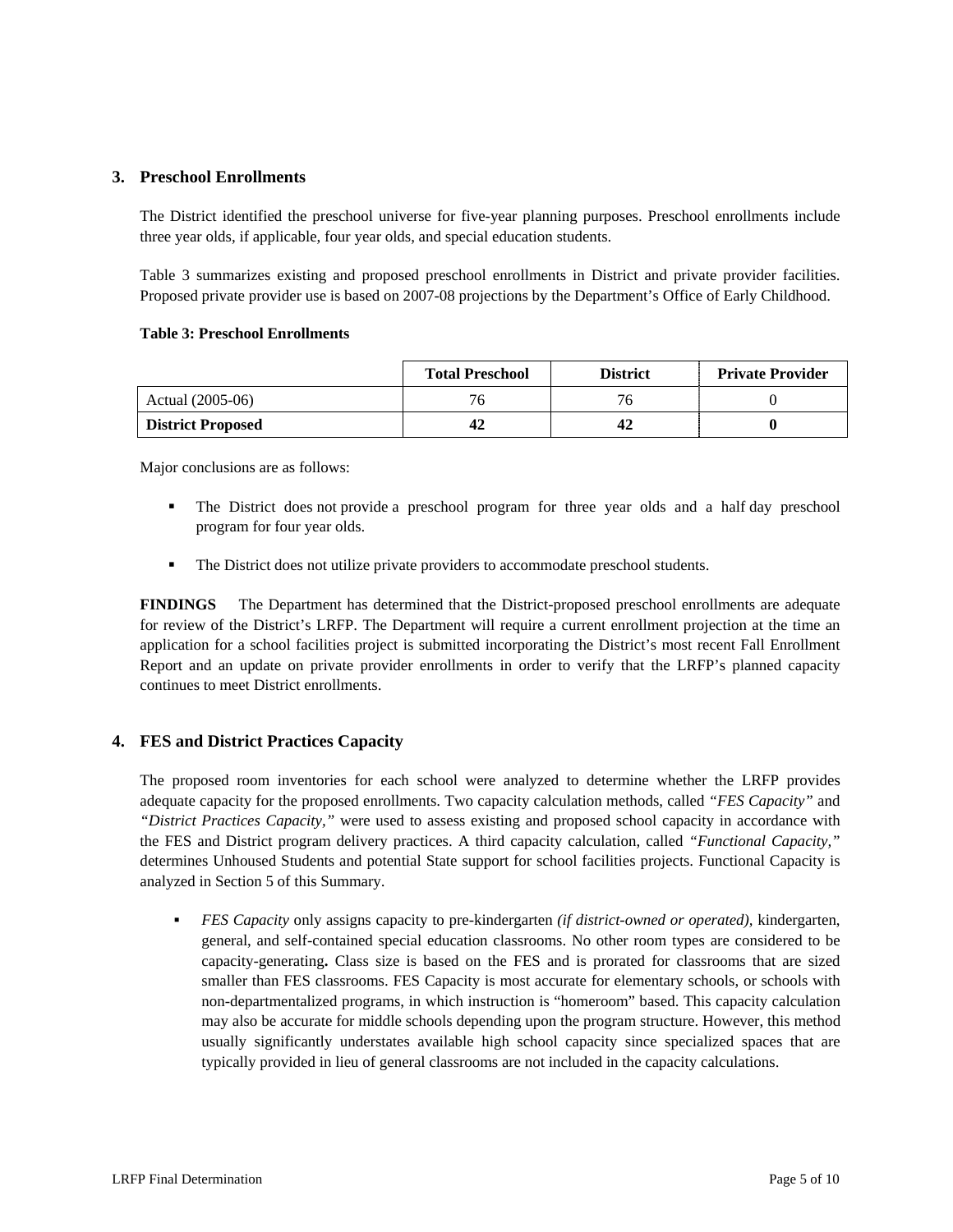*District Practices Capacity* allows the District to include specialized room types in the capacity calculations and adjust class size to reflect actual practices. This calculation is used to review capacity and enrollment coordination in middle and high schools.

A capacity utilization factor in accordance with the FES is included in both capacity calculations. A 90% capacity utilization rate is applied to classrooms serving grades K-8. An 85% capacity utilization rate is applied to classrooms serving grades 9-12. No capacity utilization factor is applied to preschool classrooms.

Table 4 provides a summary of existing and proposed district-wide capacities. Detailed information can be found in the LRFP website report titled "*FES and District Practices Capacity."*

|  |  |  |  |  | <b>Table 4: FES and District Practices Capacity Summary</b> |
|--|--|--|--|--|-------------------------------------------------------------|
|--|--|--|--|--|-------------------------------------------------------------|

|                                          | <b>Total FES Capacity</b> | <b>Total District Practices Capacity</b> |
|------------------------------------------|---------------------------|------------------------------------------|
| (A) Proposed Enrollments                 | 980                       | 980                                      |
| (B) Existing Capacity                    | 1.029.89                  | 1.225.95                                 |
| *Existing Capacity Status (B)-(A)        | 49.89                     | 245.95                                   |
| (C) Proposed Capacity                    | 1.029.89                  | 1.225.95                                 |
| <i>*Proposed Capacity Status (C)-(A)</i> | 49.89                     | 245.95                                   |

*\* Positive numbers signify surplus capacity; negative numbers signify inadequate capacity. Negative values for District Practices capacity are acceptable if proposed enrollments do not exceed 100% capacity utilization.* 

Major conclusions are as follows:

- The District has appropriately coordinated proposed school capacities and enrollments in the LRFP.
- Adequate justification has been provided by the District if capacity for a school deviates from the proposed enrollments by more than 5%.

**FINDINGS** The Department has determined that proposed District capacity, in accordance with the proposed enrollments, is adequate for review of the District's LRFP. The Department will require a current enrollment projection at the time an application for a school facilities project is submitted, incorporating the District's most recent Fall Enrollment Report, in order to verify that the LRFP's planned capacity meets the District's updated enrollments.

# **5. Functional Capacity and Unhoused Students Prior to Proposed Work**

*Functional Capacity* was calculated and compared to proposed enrollments to provide a preliminary estimate of Unhoused Students and new construction funding eligibility. Functional Capacity is the adjusted gross square feet of a school building *(total gross square feet minus excluded space)* divided by the minimum area allowance per Full-time Equivalent student for the grade level contained therein. Unhoused Students is the number of students projected to be enrolled in the District that exceeds the Functional Capacity of the District's schools pursuant to N.J.A.C. 6A:26-2.2(c).

*"Excluded Square Feet"* in the LRFP Functional Capacity calculation includes (1) square footage exceeding the FES for any pre-kindergarten, kindergarten, general education, or self-contained special education classroom;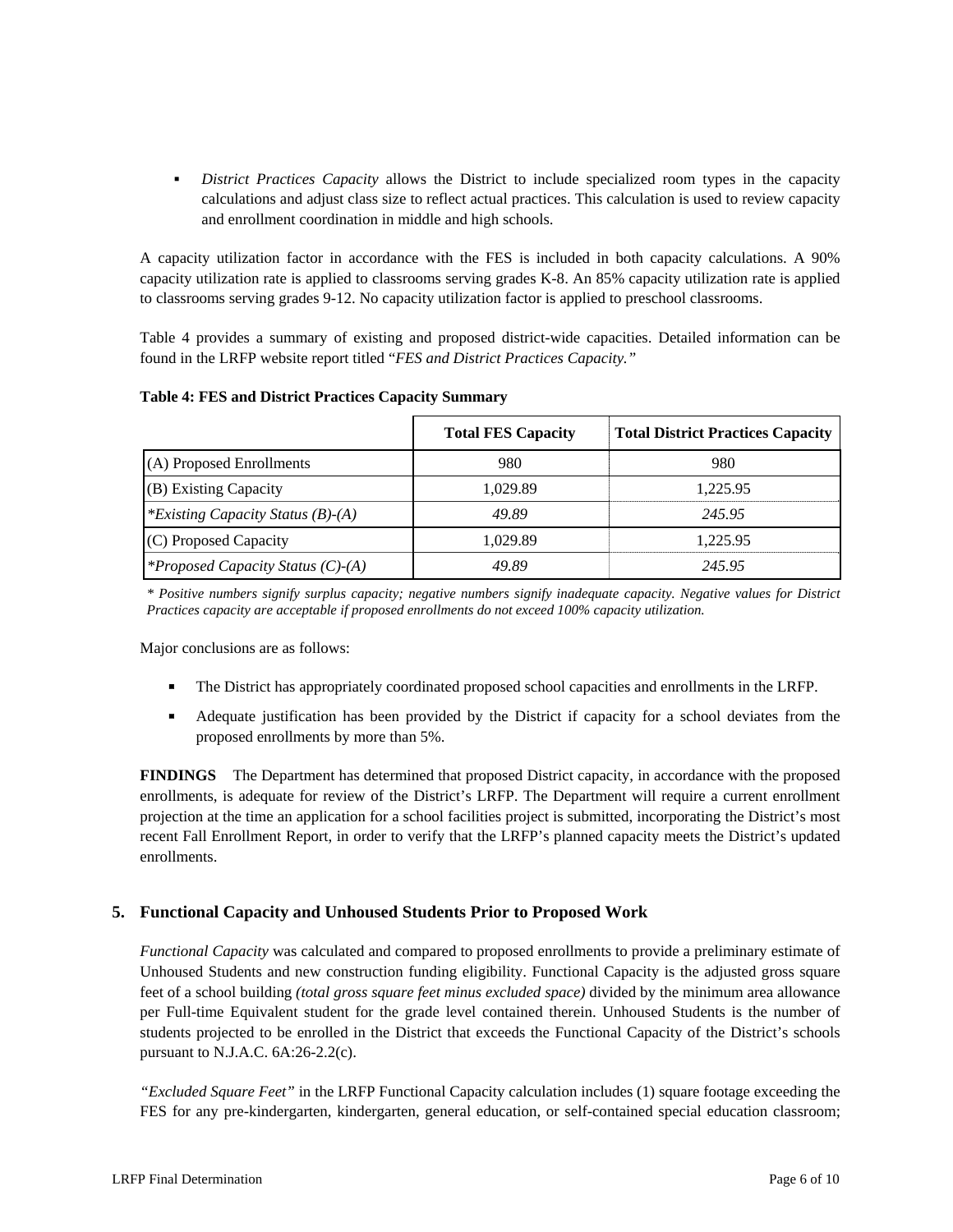(2) grossing factor square footage *(corridors, stairs, mechanical rooms, etc.)* that exceeds the FES allowance, and (3) square feet proposed to be demolished or discontinued from use. Excluded square feet may be revised during the review process for individual school facilities projects.

Table 5 provides a preliminary assessment of Functional Capacity, Unhoused Students, and Estimated Maximum Approved Area for the various grade groups in accordance with the FES. Detailed information concerning the calculation and preliminary excluded square feet can be found in the LRFP website reports titled *"Functional Capacity and Unhoused Students*" and *"Functional Capacity Excluded Square Feet."*

|                        |              | B          |                 |                |                          |
|------------------------|--------------|------------|-----------------|----------------|--------------------------|
|                        |              | Estimated  |                 | D              | $E = C x D$              |
|                        | A            | Existing   | $C = A-B$       | Area           | <b>Estimated Maximum</b> |
|                        | Proposed     | Functional | Unhoused        | Allowance      | Approved Area for        |
|                        | Enrollment   | Capacity   | <b>Students</b> | (gsf/students) | <b>Unhoused Students</b> |
| Preschool (PK)         | 47           | 52.88      | 0.00            | 125.00         | 0.00                     |
| Elementary $(K-5)$     | 618          | 802.43     | 0.00            | 125.00         | 0.00                     |
| Middle $(6-8)$         | 315          | 428.29     | 0.00            | 134.00         | 0.00                     |
| High $(9-12)$          | $\mathbf{0}$ | 0.00       | 0.00            | 151.00         | 0.00                     |
| <b>District Totals</b> | 980          | 1,283.61   |                 |                |                          |

**Table 5: Functional Capacity and Unhoused Students Prior to Proposed Work** 

Major conclusions are as follows:

- The calculations for "Estimated Existing Functional Capacity" do not include school facilities projects that have been approved by the Department but were not under construction or complete at the time of Plan submission.
- The District, based on the preliminary LRFP assessment, does not have Unhoused Students for the following FES grade groups: Grades PK, K-5, 6-8.
- The District, based on the preliminary LRFP assessment, has Unhoused Students for the following FES grade groups: n/a.
- The District is not proposing to demolish or discontinue the use of existing District-owned instructional space. The Functional Capacity calculation excludes square feet proposed to be demolished or discontinued for the following FES grade groups: n/a.

**FINDINGS** Functional Capacity and Unhoused Students calculated in the LRFP are preliminary estimates. Justification for square footage in excess of the FES and the determination of additional excluded square feet, Preliminary Eligible Costs (PEC), and Final Eligible Costs (FEC) will be included in the review process for specific school facilities projects. A feasibility study undertaken by the District is required if building demolition or replacement is proposed per N.J.A.C. 6A:26-2.3(b)(10).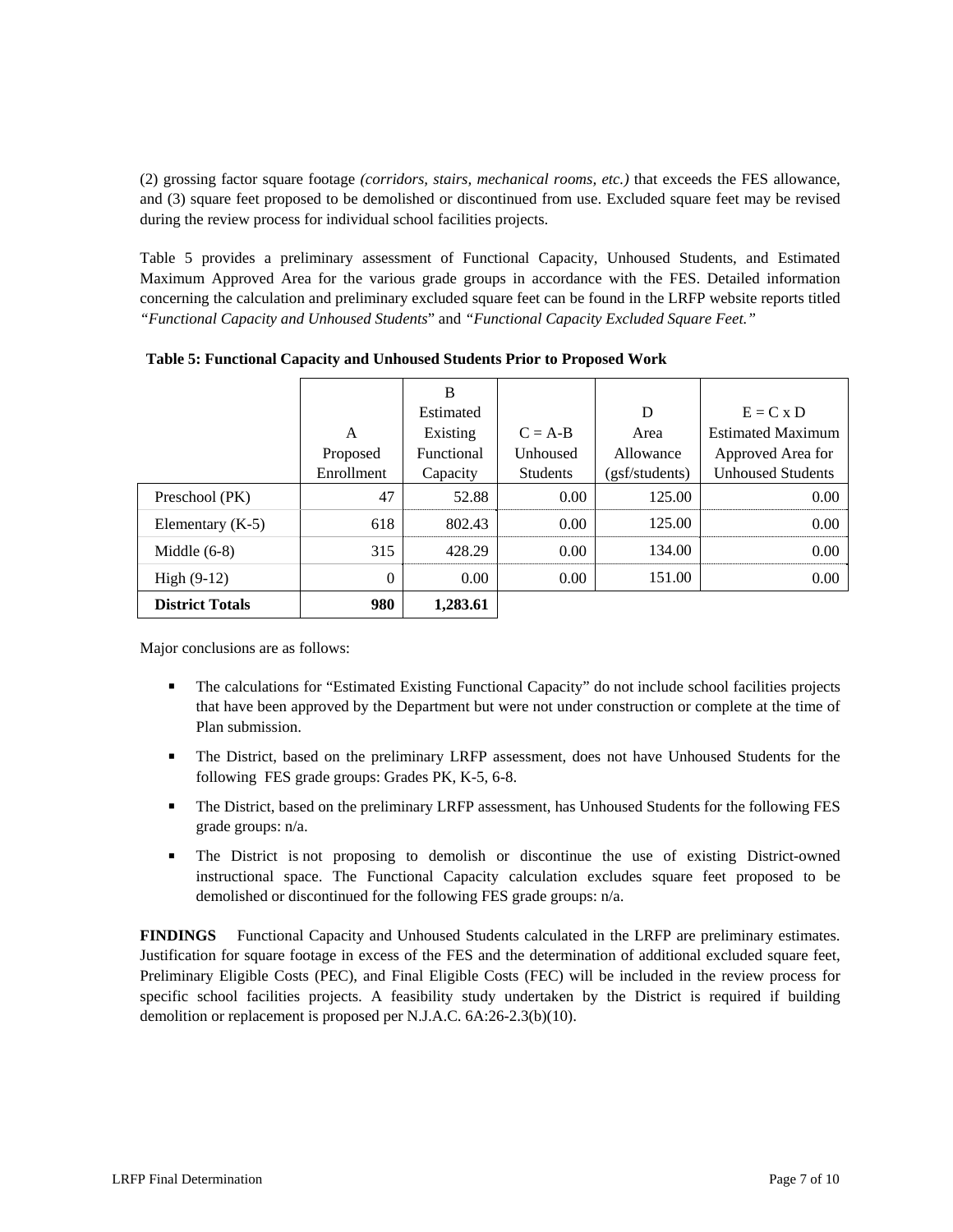#### **6. Proposed Work**

The District was instructed to review the condition of its facilities and sites and to propose corrective *"system"* and *"inventory"* actions in its LRFP. *"System"* actions upgrade existing conditions without changing spatial configuration or size. Examples of system actions include new windows, finishes, and mechanical systems. *"Inventory"* actions address space problems by removing, adding, or altering sites, schools, buildings and rooms. Examples of inventory actions include building additions, the reconfiguration of existing walls, or changing room use.

Table 6 summarizes the type of work proposed in the District's LRFP for instructional buildings. Detailed information can be found in the LRFP website reports titled *"Site Asset Inventory," "LRFP Systems Actions Summary," and "LRFP Inventory Actions Summary."* 

| <b>Type of Work</b>                                            | <b>Work Included in LRFP</b> |
|----------------------------------------------------------------|------------------------------|
| <b>System Upgrades</b>                                         | Yes                          |
| <b>Inventory Changes</b>                                       |                              |
| Room Reassignment or Reconfiguration                           | No.                          |
| <b>Building Addition</b>                                       | N <sub>0</sub>               |
| New Building                                                   | N <sub>0</sub>               |
| Partial or Whole Building Demolition or Discontinuation of Use | Yes                          |
| New Site                                                       | Yes                          |

**Table 6: Proposed Work for Instructional Building** 

Major conclusions are as follows:

- The District has proposed system upgrades in one or more instructional buildings.
- The District has proposed inventory changes, excluding new construction, in one or more instructional buildings.
- The District has not proposed new construction in lieu of rehabilitation in one or more instructional buildings.

Please note that costs represented in the LRFP are for capital planning purposes only. Estimated costs are not intended to represent preliminary eligible costs or final eligible costs of approved school facilities projects.

The Act (N.J.S.A. 18A:7G-7b) provides that all school facilities shall be deemed suitable for rehabilitation unless a pre-construction evaluation undertaken by the District demonstrates to the satisfaction of the Commissioner that the structure might pose a risk to the safety of the occupants even after rehabilitation or that rehabilitation is not cost-effective. Pursuant to N.J.A.C. 6A:26-2.3(b)(10), the Commissioner may identify school facilities for which new construction is proposed in lieu of rehabilitation for which it appears from the information presented that new construction is justified, provided, however, that for such school facilities so identified, the District must submit a feasibility study as part of the application for the specific school facilities project. The cost of each proposed building replacement is compared to the cost of additions or rehabilitation required to eliminate health and safety deficiencies and to achieve the District's programmatic model.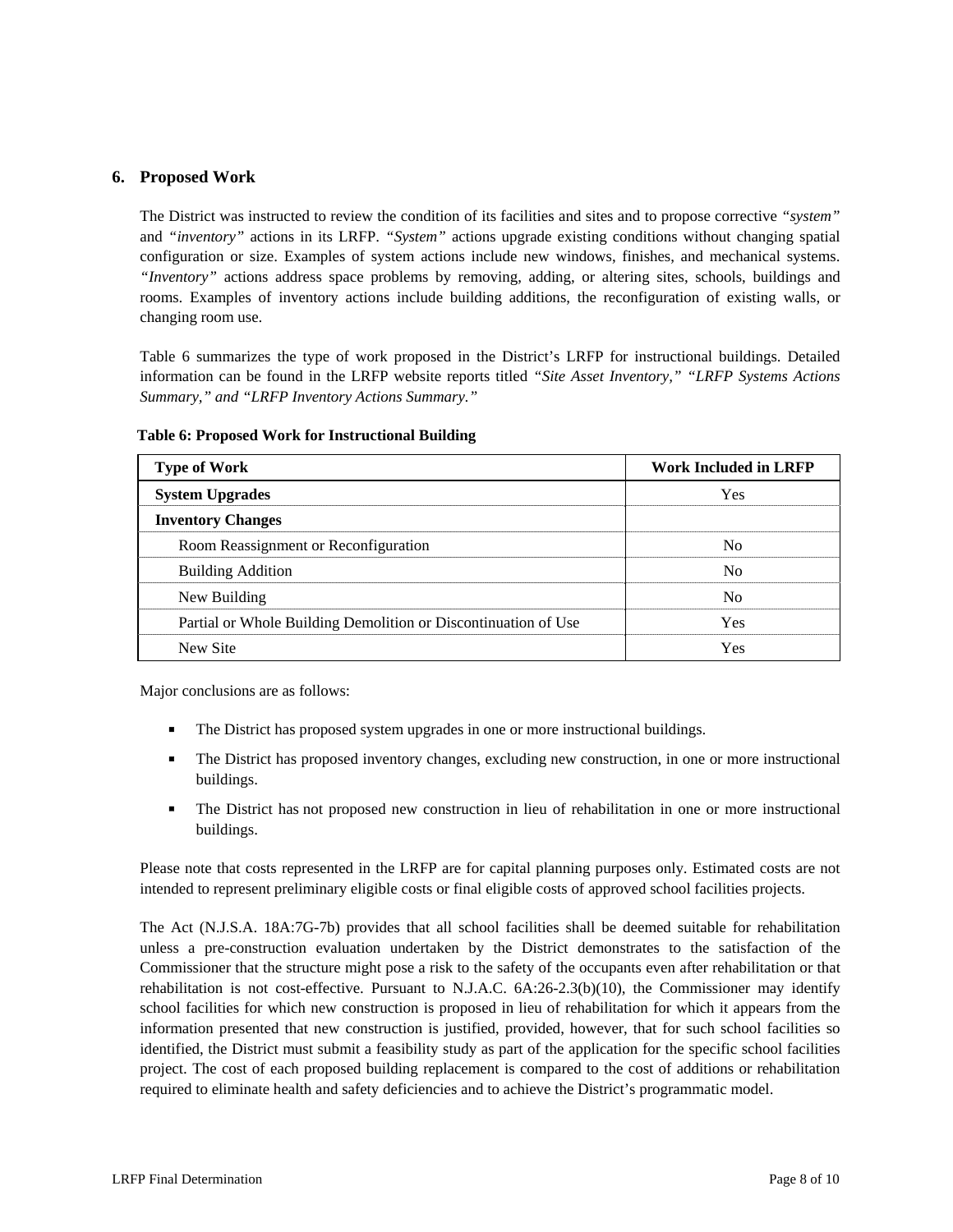Facilities used for non-instructional or non-educational purposes are ineligible for State support under the Act. However, projects for such facilities shall be reviewed by the Department to determine whether they are consistent with the District's LRFP and whether the facility, if it is to house students (full or part time) conforms to educational adequacy requirements. These projects shall conform to all applicable statutes and regulations.

**FINDINGS** The Department has determined that the proposed work is adequate for review of the District's LRFP. However, Department approval of proposed work in the LRFP does not imply that the District may proceed with a school facilities project. The District must submit individual project applications with cost estimates for Department project approval. Both school facilities project approval and other capital project review require consistency with the District's approved LRFP.

## **7. Functional Capacity and Unhoused Students After Completion of Proposed Work**

The *Functional Capacity* of the District's schools *after* completion of the work proposed in the LRFP was calculated to highlight any remaining Unhoused Students.

Table 7 provides a preliminary assessment of Unhoused Students and Estimated Remaining Maximum Area after completion of new construction proposed in the LRFP, if applicable. Detailed information concerning the calculation can be found in the website report titled *"Functional Capacity and Unhoused Students.*"

|                        | Estimated       |                   |                   |                 | Estimated       |
|------------------------|-----------------|-------------------|-------------------|-----------------|-----------------|
|                        | Maximum         |                   | Proposed          |                 | Maximum Area    |
|                        | Approved Area   |                   | <b>Functional</b> | <b>Unhoused</b> | for Unhoused    |
|                        | for Unhoused    | <b>Total New</b>  | Capacity after    | Students after  | <b>Students</b> |
|                        | <b>Students</b> | <b>GSF</b>        | Construction      | Construction    | Remaining       |
| Preschool (PK)         | 0.00            | 0.00              | 52.88             | 0.00            | 0.00            |
| Elementary $(K-5)$     | 0.00            | 0.00              | 802.43            | 0.00            | 0.00            |
| Middle $(6-8)$         | $0.00^{\circ}$  | 0.00 <sub>1</sub> | 428.29            | 0.00            | 0.00            |
| $High (9-12)$          | 0.00            | 0.00 <sub>1</sub> | 0.00              | 0.00            | 0.00            |
| <b>District Totals</b> |                 | 0.00              | 1,283.61          |                 |                 |

**Table 7: Functional Capacity and Unhoused Students After Completion of Proposed Work** 

Major conclusions are as follows:

- New construction is proposed for the following grade groups:  $n/a$ .
- **Proposed new construction exceeds the estimated maximum area allowance for Unhoused Students** prior to the completion of the proposed work for the following grade groups: n/a.
- The District, based on the preliminary LRFP assessment, will not have Unhoused Students after completion of the proposed LRFP work for the following grade groups: Grades PK, K-5, 6-8.